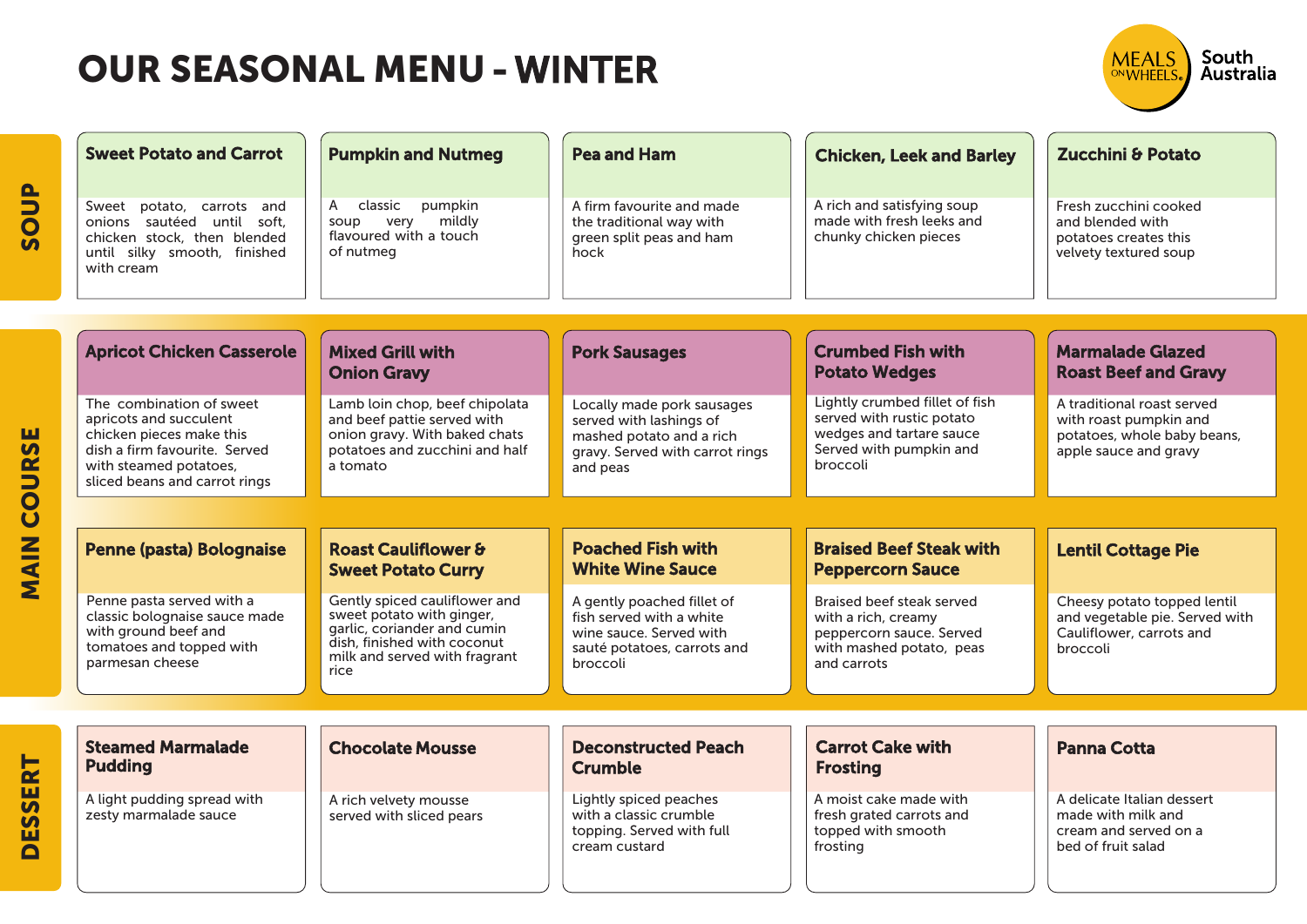| <b>Thai Pumpkin</b>                                                                                                                                               | <b>Scotch Broth</b>                                                                                                               | <b>Chicken Noodle</b>                                                                                                                                                       | <b>Potato and Leek</b>                                                                                                                                                            | <b>Minestrone</b>                                                                                                                                             |
|-------------------------------------------------------------------------------------------------------------------------------------------------------------------|-----------------------------------------------------------------------------------------------------------------------------------|-----------------------------------------------------------------------------------------------------------------------------------------------------------------------------|-----------------------------------------------------------------------------------------------------------------------------------------------------------------------------------|---------------------------------------------------------------------------------------------------------------------------------------------------------------|
| Mildly spiced pumpkin soup<br>finished with coconut milk                                                                                                          | A hearty beef & barley<br>broth with winter root<br>vegetables                                                                    | A chunky chicken soup<br>made with vegetables and<br>fine noodles                                                                                                           | A pureed soup made with<br>sautéed leeks and<br>potatoes and a touch of<br>cracked pepper                                                                                         | A rustic Mediterranean soup<br>made with kidney beans,<br>tomatoes and vegetables                                                                             |
|                                                                                                                                                                   |                                                                                                                                   |                                                                                                                                                                             |                                                                                                                                                                                   |                                                                                                                                                               |
| <b>Chicken Florentine</b>                                                                                                                                         | <b>Roast Pork with</b><br><b>Apple Sauce</b>                                                                                      | <b>Parmesan Crusted</b><br><b>Fillet of Fish</b>                                                                                                                            | <b>Minted Lamb Casserole</b>                                                                                                                                                      | <b>Beef Steak Pie</b>                                                                                                                                         |
| Chicken leg fillet topped<br>with gently cooked spinach<br>and finished with a creamy<br>white sauce served with<br>sautéed potatoes, halved<br>carrots and beans | A lightly crumbed fish fillet<br>served with rustic<br>potato wedges, Fresh steamed<br>baby beans, pumpkin and<br>tartare sauce   | Parmesan crusted fish fillet<br>on a bed of white sauce<br>served with rustic potato<br>wedges and tartare sauce<br>With carrot batons and<br>broccoli                      | Generous chunks of lamb.<br>braised in a tomatoes and mint<br>sauce making a warming winters<br>casserole. dished up with<br>steamed potatoes, pumpkin,<br>green and yellow beans | A rich beef stew topped<br>with flaky short crust<br>pastry. Served with<br>mashed potato, carrots<br>and broccoli au gratin                                  |
|                                                                                                                                                                   |                                                                                                                                   |                                                                                                                                                                             |                                                                                                                                                                                   |                                                                                                                                                               |
| <b>Beef Diane Casserole</b>                                                                                                                                       | <b>Chickpea Curry</b>                                                                                                             | <b>Beef Curry</b>                                                                                                                                                           | <b>Tarragon Crusted</b><br><b>Chicken</b>                                                                                                                                         | <b>Vegetable Frittata</b>                                                                                                                                     |
| Tender strips of beef in a<br>casserole flavoured with<br>Worcestershire sauce and<br>finished with cream<br>With rice and a melange of<br>vegetables             | North Indian chickpea<br>and coconut milk curry, a<br>delicious, creamy, warm<br>and comforting dish<br>served with steamed rice. | A mild aromatic curry made<br>with chunky pieces of beef in<br>a rich tomato base. Served<br>with rice broccoli, beans,<br>carrot cauliflower sugar snap<br>peas, baby corn | Baked chicken with a delicious<br>tarragon crust, placed on a<br>bed of rich gravy. Served with<br>roasted chat potatoes,<br>sweetcorn and peas                                   | Spinach, sweet potato,<br>carrot and pumpkin in a<br>creamy egg flan, finished<br>with a tasty cheddar<br>cheese, served with roasted<br>zucchini and pumpkin |
|                                                                                                                                                                   |                                                                                                                                   |                                                                                                                                                                             |                                                                                                                                                                                   |                                                                                                                                                               |
|                                                                                                                                                                   |                                                                                                                                   |                                                                                                                                                                             |                                                                                                                                                                                   |                                                                                                                                                               |

South<br>Australia

MEALS

| <b>Deconstructed</b><br><b>Apple Crumble</b>                                                                         | <b>Chocolate Self Saucing</b><br><b>Pudding</b>                       | <b>Hummingbird Cake</b><br>with Frosting                                                               | <b>Fruit Salad and Custard</b>                                        | <b>Peach Pie</b>                                                                     |
|----------------------------------------------------------------------------------------------------------------------|-----------------------------------------------------------------------|--------------------------------------------------------------------------------------------------------|-----------------------------------------------------------------------|--------------------------------------------------------------------------------------|
| Stewed sliced apples with<br>rhubarb, topped with a<br>classic crumble topping.<br>Served with full cream<br>custard | A rich chocolate pudding<br>served with a decadent<br>chocolate sauce | A beautifully moist cake<br>made with bananas and<br>pineapple and topped with<br>a delicious frosting | A simple yet satisfying<br>dessert Vanilla Custard<br>and fruit salad | Chunky stewed peaches<br>topped with shortcrust<br>pastry and served with<br>custard |

DESSERT

**DESSERT** 

SOUP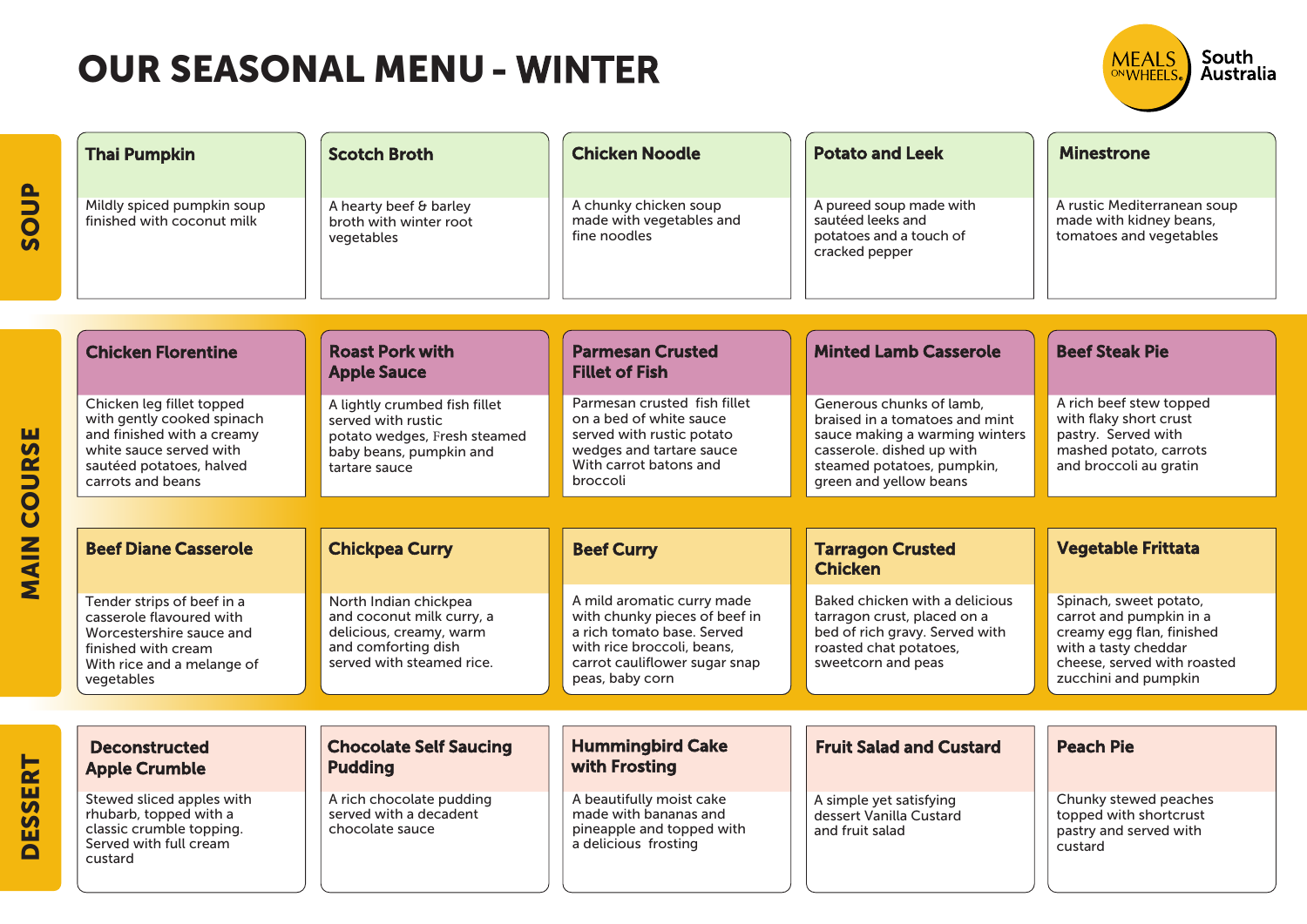| <b>Broccoli &amp; Cheddar</b>                                                                                                  | <b>Chicken and Sage</b>                                                                                          | <b>Cream of Tomato</b>                                                                                                                | <b>Hearty Lentil and Bacon</b>                                                                                                                                          | <b>Potato, Bacon and Corn</b>                                                                                                             |
|--------------------------------------------------------------------------------------------------------------------------------|------------------------------------------------------------------------------------------------------------------|---------------------------------------------------------------------------------------------------------------------------------------|-------------------------------------------------------------------------------------------------------------------------------------------------------------------------|-------------------------------------------------------------------------------------------------------------------------------------------|
| A delicate and creamy soup<br>made with gently sautéed<br>onion, broccoli and finished<br>with an Australian cheddar<br>cheese | A chunky soup made with<br>vegetables and chicken with<br>a hint of sage                                         | Made with ripe diced tomatoes<br>pureed smooth and finished<br>with cream                                                             | A warming soup made with<br>chunky fresh vegetables, bacon<br>and red lentils                                                                                           | A delicious blend of bacon.<br>corn and potato make this<br>soup particularly satisfying.<br>Almost a meal in itself                      |
|                                                                                                                                |                                                                                                                  |                                                                                                                                       |                                                                                                                                                                         |                                                                                                                                           |
| <b>Crumbed Fish</b>                                                                                                            | <b>Roast Lamb and Gravy</b>                                                                                      | <b>Baked Chicken with</b><br><b>Honey Mustard Sauce</b>                                                                               | <b>Corned Beef and</b><br><b>Mustard Sauce</b>                                                                                                                          | <b>Savoury Quiche</b>                                                                                                                     |
| Lightly crumbed fillet of fish<br>served with tartare sauce<br>With rustic potato wedges,<br>pumpkin and broccoli              | A traditional roast served with<br>roast potatoes and carrots,<br>cauliflower au gratin, gravy and<br>mint sauce | Chicken pieces, oven baked<br>and coated in a mild mustard<br>and honey sauce. With mashed<br>potatoes, carrot batons and<br>broccoli | Corned Beef gently poached,<br>then sliced and topped with<br>a mild white mustard sauce<br>With mashed potatoes,<br>cabbage and carrots                                | A crust-less quiche made<br>with zucchini, bacon &<br>carrot, topped with tasty<br>cheddar cheese, served with<br>pumpkin and green beans |
|                                                                                                                                |                                                                                                                  |                                                                                                                                       |                                                                                                                                                                         |                                                                                                                                           |
| <b>Pumpkin and Eggplant</b><br>Curry                                                                                           | Chicken, Leek &<br><b>Mushroom Casserole</b>                                                                     | <b>Zucchini and Ham Slice</b>                                                                                                         | <b>Barramundi with Wild</b><br><b>Lime and Sweet Chilli Glaze</b>                                                                                                       | <b>Chicken Schnitzel</b>                                                                                                                  |
| A classic vegetable Indian<br>curry served with steamed<br>rice                                                                | Creamy chicken, leek &<br>mushroom casserole served<br>with steamed rice, pumpkin<br>and broccoli                | Zucchini and ham, baked<br>quiche style, and gratinated<br>with tasty cheddar cheese<br>Served with pumpkin and<br>brussels sprouts   | Gently baked fillet of<br>barramundi glazed with sweet<br>chilli sauce, lime juice and<br>coriander, served with roasted<br>chat potatoes and a medley<br>of vegetables | Leg Fillet crumbed and<br>cooked until golden brown<br>served with gravy, mashed<br>potatoes, carrots and peas                            |

South<br>Australia

MEALS

| <b>Apple and Sultana</b><br><b>Strudel</b>                                                                  | <b>Two Fruits and Custard</b>                                                 | Lemon<br><b>Cheesecake</b>                                                   | <b>Cherry Cake</b>                                                            | <b>Deconstructed</b><br><b>Apricot Crumble</b>                                                              |
|-------------------------------------------------------------------------------------------------------------|-------------------------------------------------------------------------------|------------------------------------------------------------------------------|-------------------------------------------------------------------------------|-------------------------------------------------------------------------------------------------------------|
| Apples stewed with sultanas,<br>sugar and lemon zest, encased<br>in flaky pastry and served with<br>custard | A simple yet satisfying dessert,<br>Vanilla Custard with peaches<br>and pears | Made with fresh Philadelphia<br>cream cheese, finished with a<br>lemon swirl | A rich cake made with<br>dark cherries and served<br>with a rich cherry sauce | Lightly spiced apricots with<br>classic crumble topping.<br>a<br>with<br>full<br>Served<br>cream<br>custard |

SOUP

**MAIN COURSE** MAIN COURSE

DESSERT

**DESSERT**